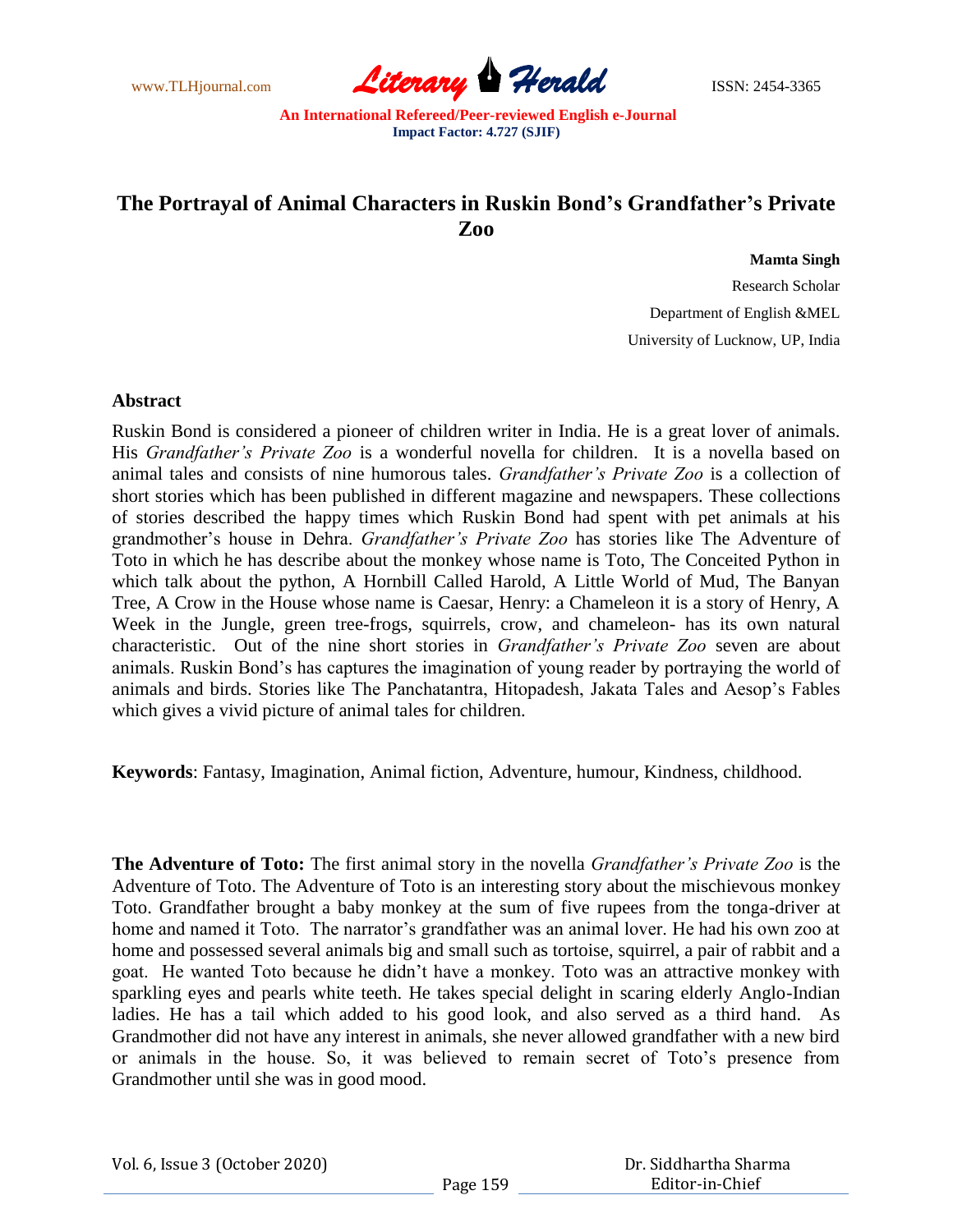

"His presence in the house still a secret, Toto was now transferred to a big in the servants" quarters where a number of Grandfather"s pets lived very sociably together – a tortoise, a pair of rabbits, a tame squirrel and, for a while, my pet goat."

(*Grandfather Private Zoo*, 158)

Toto was shifted to a big cage in the servant quarters where Grandfather"s other animals lived collectively. Toto didn"t remain calm he remain trouble for servants. He jumped and made noise whole night and didn"t let them sleep. His destructive activities were rising day by day. One day Grandfather went to Saharanpur to get his pension, he took Toto along with him in a large black canvas kit-bag. The Toto monkey was fully packet in the bag, such that he cannot peep outside or take out his hands out of the bag and thus he jumped and rolled inside the bag in a funny manner on the platform of Dehradun railway station. When Grandfather reached Saharanpur railway station, ticket-collector caught Toto the monkey and assume him as a dog, so that Grandfather had to take Toto"s ticket also. Grandmother finally accepted Toto. In the *Grandfather's Private Zoo* the portrayal of Toto, a mischievous monkey is taken from the story The Adventure of Toto which is a fine example of Bond"s humour. Toto caused much mess to the family. They could not tolerate him anymore. And finally he took a hard decision to get rid of the monkey. In frustration, the grandfather sold Toto back to the tonga driver and heard a sigh of relief.

**The Conceited Python:** The next story conceited Python is a story of a snake. After Toto Grandfather bought a python from the snake-charmer with the sum of four rupees. He put it around his neck and took him to his home from the bazaar. Grandmother does not has any problem for grandfather bringing birds and animals at home but she objected to him bringing the python home. Grandmother was scared of python and when she saw python curled around the grandfather"s neck she was almost fainted. Grandmother asked Grandfather to immediately get rid of the python but Grandfather was reluctant to do so and try to convince grandmother by saying that he is a young python. But Grandmother was not ready to accept him.

"Aunt Mabel arrived the next day for a three-week visit, and for a couple of days Grandfather and I were a little worried in case the python made a sudden appearance; but on the third day, when he did not show up, we felt sure that he had gone for good."

(Grandfather"s Private Zoo, 165)

Grandmother asked the Grandfather to leave the python in the jungle near the river. Decided over this Grandfather went to the bathroom, where he has kept the python. He couldn"t find the python in the bathroom or anywhere in the house seems like the python has disappeared and after

|  | Vol. 6, Issue 3 (October 2020) |
|--|--------------------------------|
|--|--------------------------------|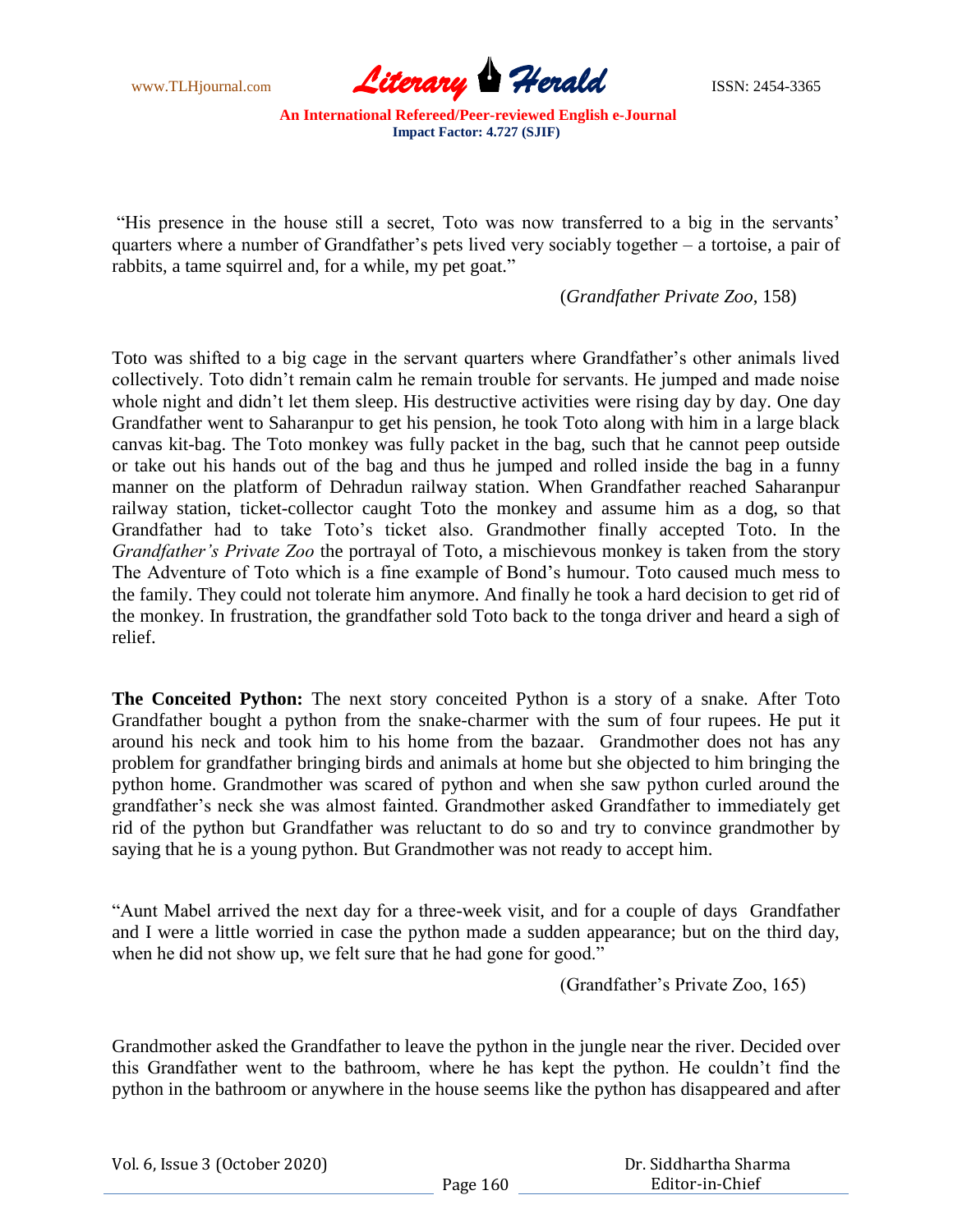

couple of day"s python suddenly reappeared. Aunt Mabel saw the python in the garden on the guava tree. When Grandfather tried to catch the python he again disappeared. The very next day the python was seen curled up on the dressing table, watching his reflection in the mirror. Aunt Mabel left the house due to the fear as the python but it was frequently reappearing. Finally, Grandfather successes to catch the python in the large cage that has mirror and left him in the jungle with the door of the cage open.

**A Hornbill Called Harold:** The story A Hornbill Called Harold is a short story written by Ruskin Bond. A Hornbill called Harold is an interesting story covered from the *Grandfather's Private Zoo* novella. Ruskin Bond"s Grandfather is lover of animals. He is in the practice of keeping collection of birds and animals at his home. Harold was the name of a hornbill bird. The bird has a long beak. It is a story of Harold, Harold mother was careful and dutiful wife like many other hornbills. And his father was simple and calm creature. In the garden of Grandfather there was a Dhak tree. In the month of January, red flower blossom on the Dhak tree. Harold"s father took his wife near the trunk of the tree where there was a hole. Harold"s father encircles his mother in the hole with the help of sticks, dung, and mud. After two months she laid an egg and Harold was born. When the new born Harold grew little bigger the hole become congested for the two. So his mother planned to move out of the hole. She broke the protecting shield of the hole and fly to the top branches of the tree. Seeing Harold mother on the tree branches his father was got delighted. They together repaired the outer wall of the hole and developed it into a nursery for Harold, this ensured safety of Harold. Harold was very happy in his nest and started growing up, soon he has feathers.

"Harold was not beautiful by Indian standards. He had a small body and a large head. But his nature was friendly, and he stayed on good terms with both my grandparents during his twelve years as a member of the household."

(*Grandfather's Private Zoo*, 171)

One day a wicked cat attacked in the hole to eat little Harold, but Harold parents attacked the cat wildly and in that effort poor small Harold fell down from the Dhak tree in the garden of grandfather. Grandfather and young Ruskin made a big wooden cage for Harold and kept it in the verandah.

**A Little World of Mud:** A Little World of Mud is a story revolves around a rain water pond which is situated behind the author's bungalow. The story describes the varied life inside the pond where all living beings lived in symbiosis with each other. The rain water pond was the whole universe for the creatures dwelling in it. One day author's grandfather took him to the rain water pond, only that day the author noticed and observed frogs and tadpoles living inside the pond. Before this he has only seen buffaloes taking a dip in the water. While walking around the

|  | Vol. 6, Issue 3 (October 2020) |  |
|--|--------------------------------|--|
|--|--------------------------------|--|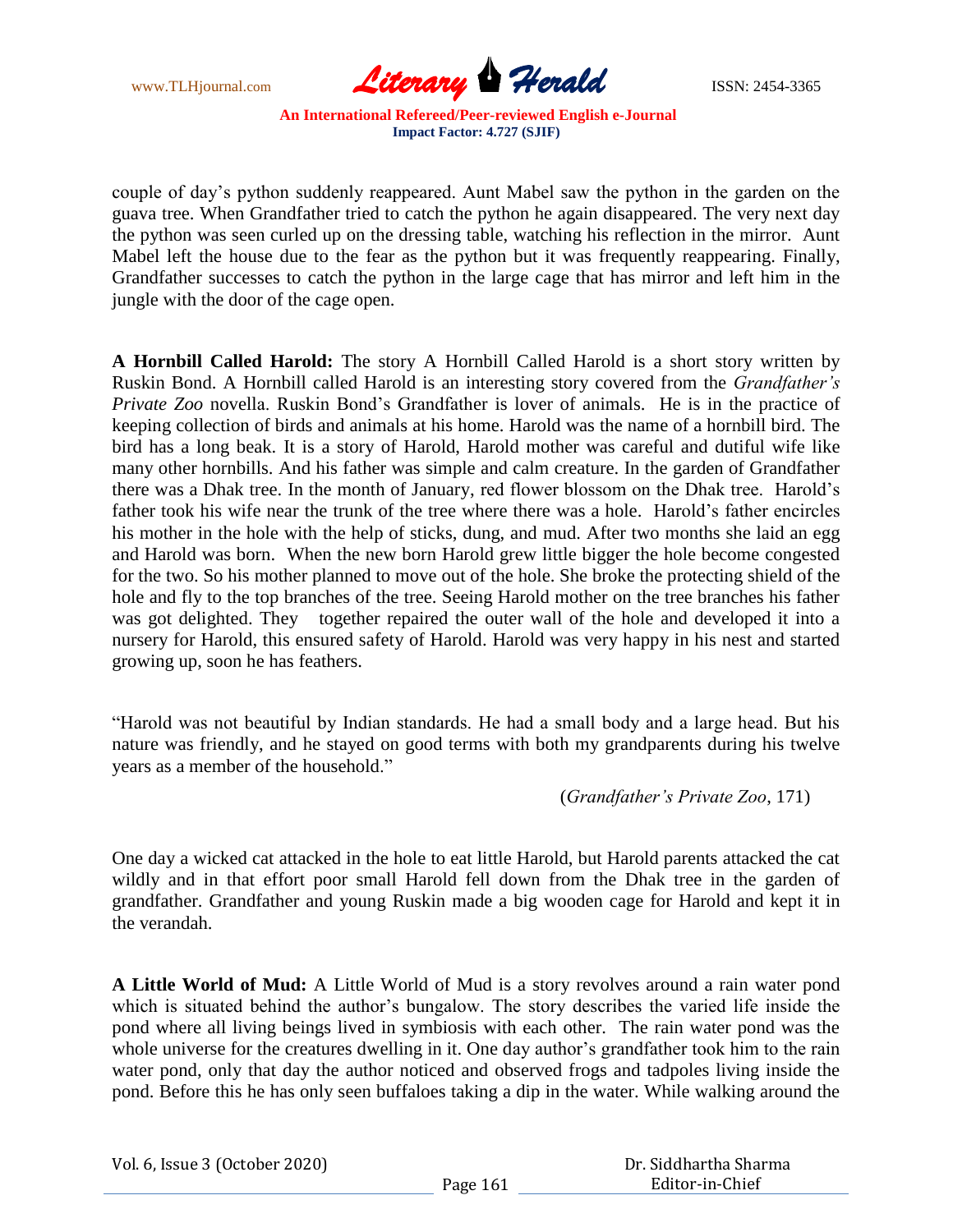

pond Grandfather told the author that he kept some green tree frogs in a glass jar during his younger days. Grandfather told him that the frog makes loud noise and Grandmother never liked them. Grandfather was reluctant to leave the frogs as he wanted to make a barometer using frogs as an indicator of temperature. But the very next day Aunt Mabel took the cap of the jar out of curiosity and she got frightened seeing numerous green tree frogs. All the frogs escaped from the jar and Grandfather could never find them again.

"When Grandfather was young, he had once brought home a number of green tree-frogs. He put them in a glass-jar and left them on a window-sill without telling anyone, anyone at all, of their presence."

(*Grandfather's Private Zoo,*175)

Author loved riding on buffaloes back. Ramu and author would sit on favourite buffalo"s back and race. While their rides on buffaloes back they were accompanied by big sarus cranes. Grandfather told the author that village people love sarus cranes and they are pets as dogs. Ramu told the narrator that blue-jay, which is commonly known as Nilkanth as the bird has blue throat as lord Shiva. Ramu told the author that lord Shiva drank lethal poison that was meant to demolish the world. Author asked Ramu to tell him the story of squirrels. Ramu narrated to the author that squirrels were loved by Lord Krishna.

**The Banyan Tree:** The Banyan Tree is a story weaved around a small boy's childhood experiences. It is also taken from famous novella *Grandfather's Private Zoo* written by Ruskin Bond . The boy is the narrator of the story, he lived with his grandfather and grandmother in Dehra dun. Though he lived in belonged to his grandparents but he always felt that grand banyan tree belong to him. He used to spent long hours of the day playing on and around the banyan tree. The banyan tree was older than grandfather. Banyan tree was an ecosystem in itself. It has long branches sprawling over the ground and forming narrow passages. The banyan tree was home to birds, squirrels, snakes, butterflies, snails and was temporary residence to the narrator.

"I could read there, propping myself up against the bole of the tree with a cushion from the living-room. *Treasure Island, Huckeberry Finn* and *The story of Dr. Dolittle* were some of the books that made up my banyan tree library".

(*Grandfather Private Zoo*, 183)

That afternoon he witnessed a fight between a mongoose and a cobra. The cobra knew that the grey mongoose was an excellent fighter and the cobra was expert rival. It was a war between the winners. The cobra took attacking position, raised himself three feet on the ground, spread his hood and the mongoose brushed his tail. Other than the author there were two more spectators of

| Vol. 6, Issue 3 (October 2020) |  |  |
|--------------------------------|--|--|
|--------------------------------|--|--|

 Dr. Siddhartha Sharma Editor-in-Chief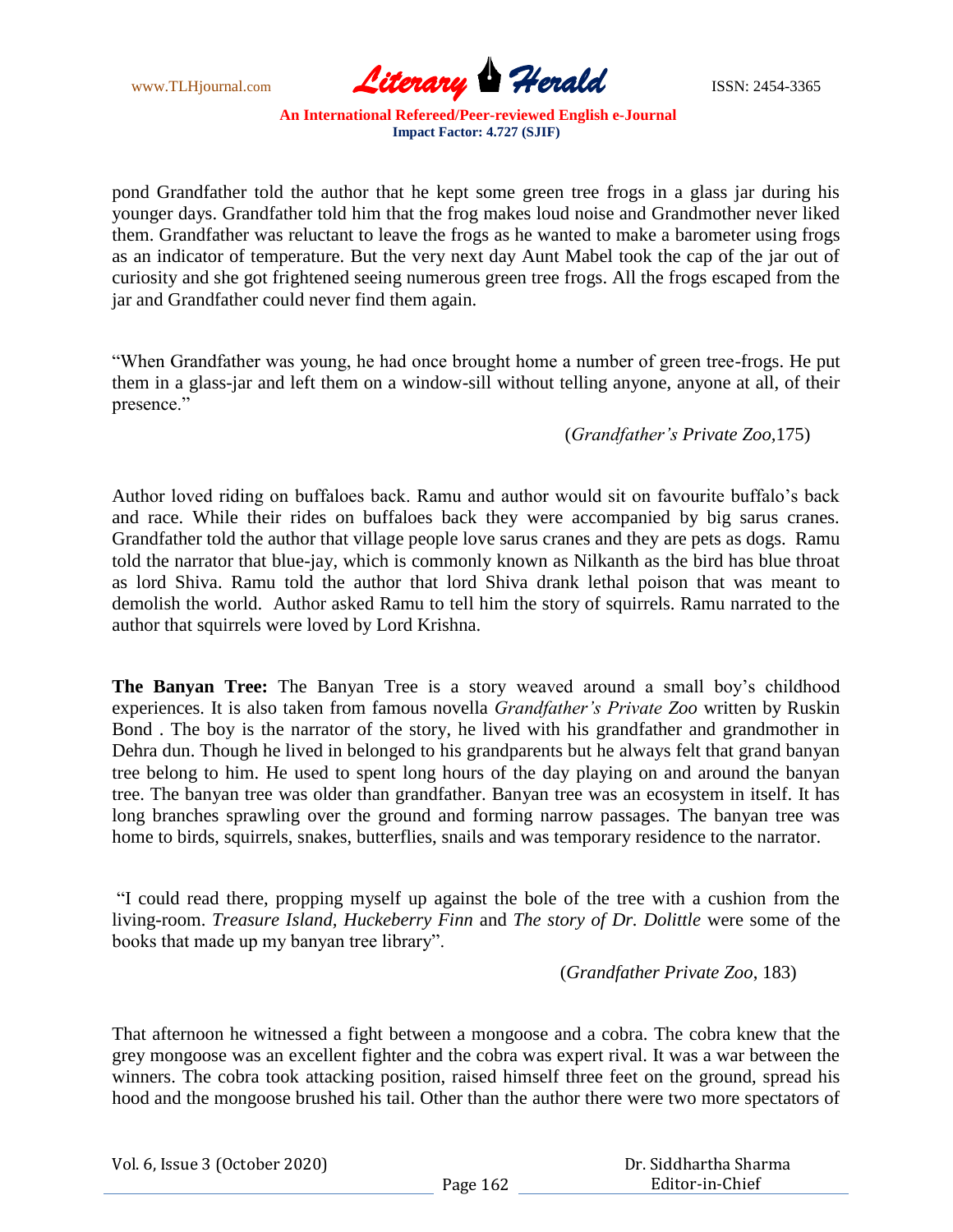

the combat; the myna and the jungle crow. The myna and the crow sat on the cactus to watch the climax of the fight. Soon cobra took a defensive position but couldn"t fool the mongoose as mongoose has judged his power right. The mongoose bite cobra on his back, immediately the cobra got stuck.

**A Crow in the House:** A Crow in the House is a story about a young crow that the narrator Ruskin Bond found injured on the road, as he has fallen from his nest. The narrator compassionately took the wounded crow home. The author and his pet loving Grandfather took good care of him and fed him timely which help the crow in his recovery. Soon the crow fully recovered. Grandfather and the author set him free but the crow refused to leave the house. They named the crow Caesar.

Soon Caesar started behaving like a supervisor of the house. Caesar joined the family member on the dining table and most of the time he trouble the family members during the meals. Caesar was very inquisitive and exploratory. He troubled everyone in the house. Grandfather and the author put him in a cage but he was not happy in the cage, he grew restless and made noise all the time. Thus Grandfather and author decided to free him from the cage. Caesar never made friends with other crows who lived on the banyan tree but he loved human company. The Grandfather told the narrator the Caesar doesn"t mix with other crows as he is a raven, as the Jungle crow.

"But it seemed to me that Caesar, having grown used to living with humans on equal terms, had become snobbish and did not wish to mix with his own kind".

(*Grandfather Private Zoo*, 188)

Caesar would sit on authors arm and say "Kiss, Kiss". Caesar soon stated going to neighbours houses and troubling them. He would pick pens, pencils, toothbrushes, ribbons, combs; keys etc from neighbors' houses and keep them on the author's cupboard. He would snatch sweets from children. One unlucky day, Caesar was tempted by neighbors" beans. The neighbor threw a stick on the crow and broke his leg. The author carried wounded Caesar home. The narrator washed and bandaged his leg, took best care of him but there were no signs of recovery in Caesar's health instead he grew feeble day by day. After few days he refuses to eat and soon he died.

**Henry: A Chameleon:** This short story revolves around its hero Henry, a chameleon. This was one of the pets in the Grandfather"s Private Zoo. Chameleon"s though fall in reptile family but can be easily demarcated from the lizards. Henry has peculiar protruding eyes which were not beautiful. His eyes had independent movement that used to give an impression that of a squint.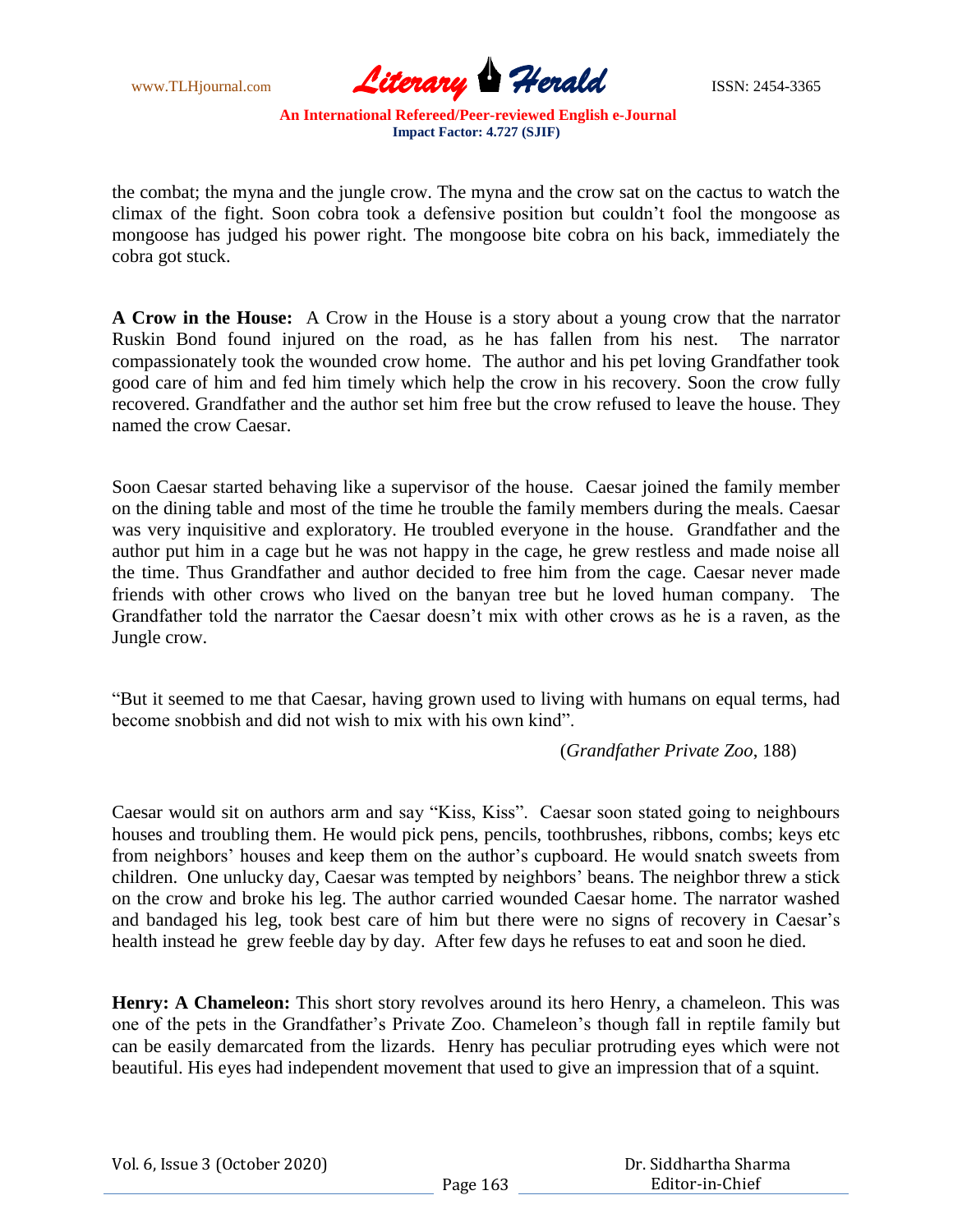

"Chameleons are in a class by themselves, and are no ordinary reptiles. From their nearest relatives, the lizards, they are easily distinguished by certain outstanding marks. A chameleon"s tongue is as long as its body."

(Grandfather Private Zoo, 191)

The author and his Grandfather found Henry on their visit to one of his grandfather's friends, who live in countryside. The author and his Grandfather saw people assembled near the gate of a garden. They were carrying stone sticks and shouting to kill the chameleon. The people believe that the chameleon is poisonous creature that can kill people at a distance of twenty feet, thus they want to kill chameleon. Grandfather rescued and saved the chameleon. The Grandfather brought him home, he was named Henry and lived with us. The author found Henry friendly, did not find him dangerous and non poisonous. Ruskin Bond used to put his finger in Henry"s mouth but he never hurt the author, instead would wait patiently for the narrator to take his finger out. Henry loved author's company and Henry has great trust in the narrator. He was a peace loving creature who never troubled anyone in the house.

**A Week in the Jungle:** This story A Week in the Jungle by Ruskin Bond elaborates his expedition into the Terai jungles with his Grandfather friend, Uncle Henry and his friends. The narrator never like hunting animals and killing them for pleasure, he believed that all living creatures have equal right on life. The narrator"s Grandfather also had a similar life philosophy on not killing animals. The narrator disliked hunting animals as he found it boring, young Ruskin Bond found shooting non- adventurous as shikari spent long hours waiting to get a sight of wild animal, which was rarely found. Ruskin Bond half-heartedly accompanied Uncle Henry"s shikari troop. The troop spent whole day searching for a big catch but at the end of the day, what they got were two underweight wild fowl. On day two the author manages to stay in the rest house. He found a book shelf in the verandah of the rest house. The narrator spent whole day reading books, of his taste from the book shelf.

"I knew that long, weary hours would be spent tramping behind these tall, professional-looking hunts-men who spoke in terms of bagging this tiger or that wild elephant, when all they ever got, if they were lucky, was a wild hare or a partridge."

(*Grandfather Private Zoo,* 196)

**A Photograph:** The short story "A Photograph" by Ruskin Bond is an anecdote of his childhood memories, in which inquisitive Ruskin Bond was fascinated by his Grandmother's childhood picture. The story portrays an interesting account of author"s life when he was ten year old. One autumn afternoon the grandmother was knitting a pullover sitting on a rocking chair under the mango tree in the garden. She was knitting the pullover for the young author. Flipping through